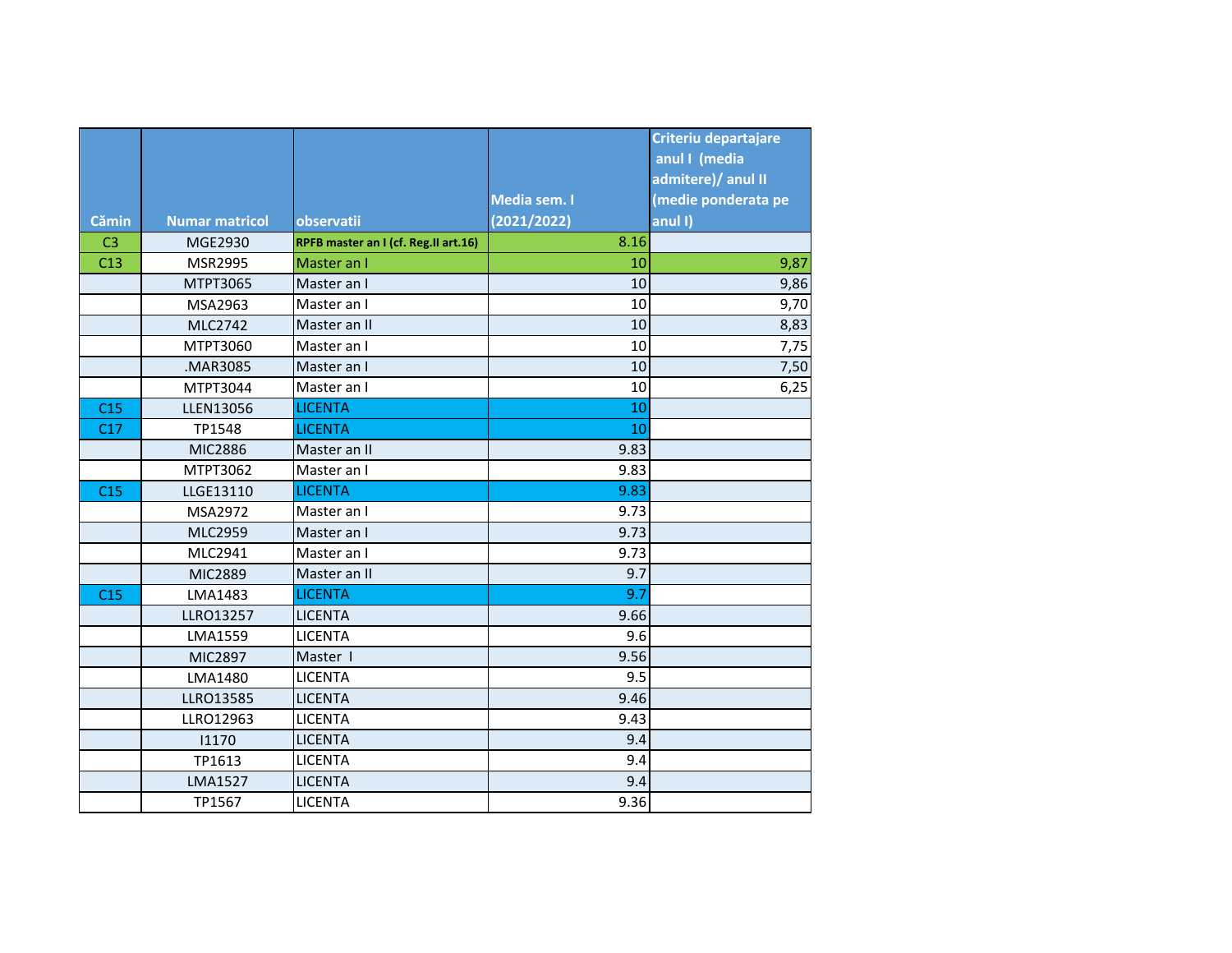| MTPT3067         | Master an I    | 9.33 |  |
|------------------|----------------|------|--|
| LLRO12976        | <b>LICENTA</b> | 9.33 |  |
| LMA1741          | <b>LICENTA</b> | 9.3  |  |
| LLRO13281        | <b>LICENTA</b> | 9.3  |  |
| <b>LLEN13731</b> | <b>LICENTA</b> | 9.23 |  |
| MTA3015          | Master an I    | 9.16 |  |
| LLRO13646        | <b>LICENTA</b> | 9.16 |  |
| LMA1647          | <b>LICENTA</b> | 9.16 |  |
| LLRO13310        | <b>LICENTA</b> | 9.13 |  |
| LLRO13588        | <b>LICENTA</b> | 9.13 |  |
| LLGE13116        | <b>LICENTA</b> | 9.1  |  |
| LMA1543          | <b>LICENTA</b> | 9.06 |  |
| 11088            | <b>LICENTA</b> | 9.06 |  |
| MSR2989          | Master an I    | 9.03 |  |
| MSR2789          | Master an II   | 9.03 |  |
| LLGE13115        | <b>LICENTA</b> | 8.93 |  |
| MSR3001          | Master an I    | 8.86 |  |
| LLRU13462        | <b>LICENTA</b> | 8.86 |  |
| LLRO13220        | <b>LICENTA</b> | 8.86 |  |
| LLRO13260        | <b>LICENTA</b> | 8.83 |  |
| LLRO13528        | <b>LICENTA</b> | 8.83 |  |
| LLRU13461        | <b>LICENTA</b> | 8.7  |  |
| 11178            | <b>LICENTA</b> | 8.7  |  |
| MTA3029          | Master I       | 8.66 |  |
| <b>LLEN13058</b> | <b>LICENTA</b> | 8.6  |  |
| LLRO12959        | <b>LICENTA</b> | 8.6  |  |
| LLRO13217        | <b>LICENTA</b> | 8.6  |  |
| <b>LMA1728</b>   | <b>LICENTA</b> | 8.46 |  |
| LGE13101         | <b>LICENTA</b> | 8.46 |  |
| <b>LLEN13389</b> | <b>LICENTA</b> | 8.43 |  |
| <b>MSA2966</b>   | Master an I    | 8.36 |  |
| <b>LLEN13341</b> | <b>LICENTA</b> | 8.3  |  |
| <b>LLGE13438</b> | <b>LICENTA</b> | 8.3  |  |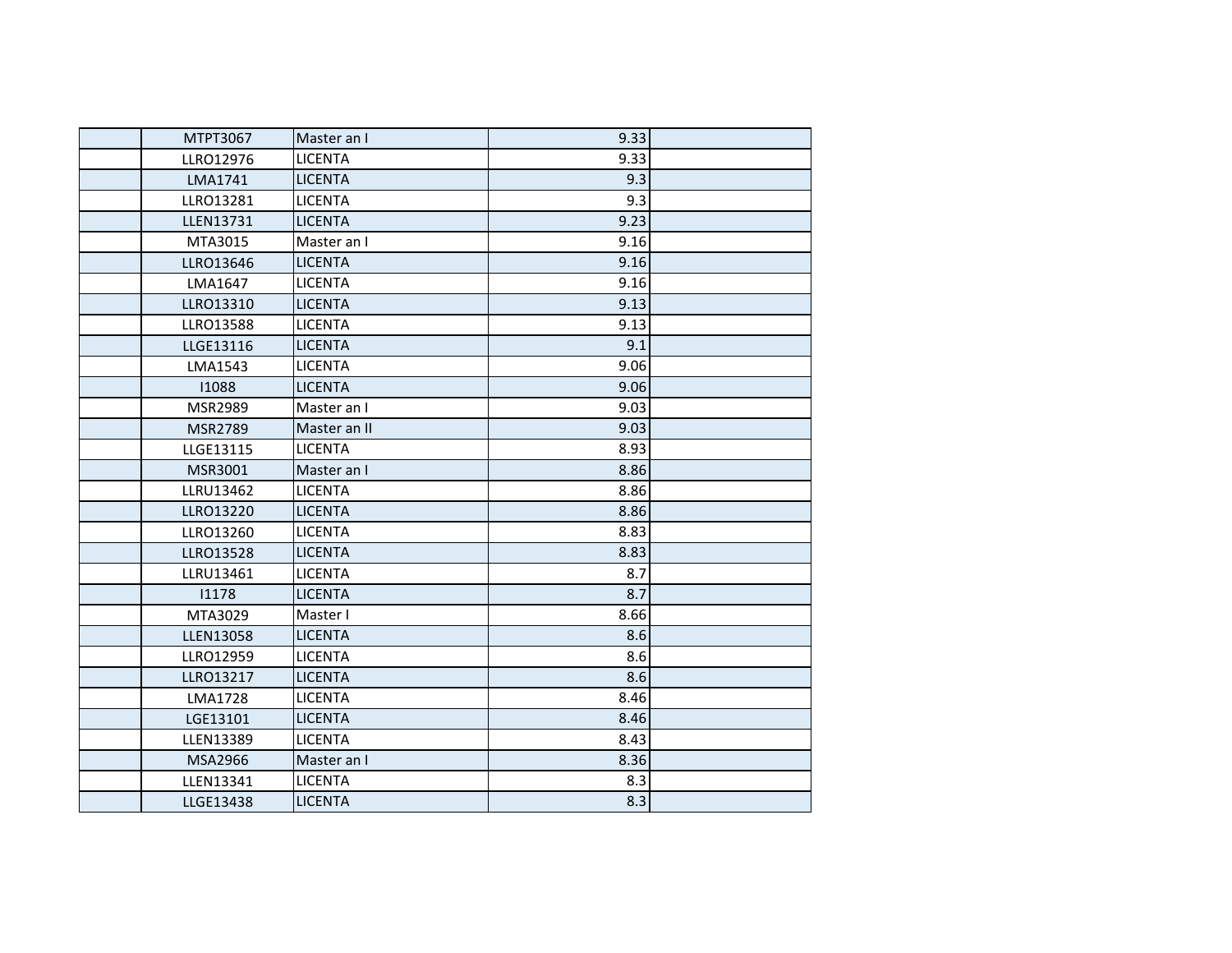| LLRO13288        | <b>LICENTA</b> | 8.23       |  |
|------------------|----------------|------------|--|
| 11090            | <b>LICENTA</b> | 8.23       |  |
| LMA1729          | <b>LICENTA</b> | 8.13       |  |
| LLRO13273        | <b>LICENTA</b> | 8.03       |  |
| <b>LLRU13798</b> | <b>LICENTA</b> | 8.03       |  |
| LLRO13185        | <b>LICENTA</b> | 8.03       |  |
| LLRO13274        | <b>LICENTA</b> | 8.03       |  |
| LLRO13200        | <b>LICENTA</b> | 8.03       |  |
| TP1671           | <b>LICENTA</b> | 7.83       |  |
| MTA3021          | Master an I    | 7.83       |  |
| LLEN13662        | <b>LICENTA</b> | 7.83       |  |
| <b>LLEN13723</b> | <b>LICENTA</b> | 7.8        |  |
| <b>MLC2958</b>   | Master I       | 7.8        |  |
| LLRO12982        | <b>LICENTA</b> | 7.73       |  |
| LLRO13256        | <b>LICENTA</b> | 7.7        |  |
| LLRO13606        | <b>LICENTA</b> | 7.56       |  |
| LLEN13060        | <b>LICENTA</b> | 7.56       |  |
| LLRO12970        | <b>LICENTA</b> | 7.5        |  |
| LLRO12984        | <b>LICENTA</b> | 7.5        |  |
| <b>LLEN12810</b> | <b>LICENTA</b> | 7.46       |  |
| LLRO13279        | <b>LICENTA</b> | 7.3        |  |
| LLRO13001        | <b>LICENTA</b> | 6.76       |  |
|                  |                |            |  |
|                  |                | 3 credite  |  |
| 11040            | <b>LICENTA</b> | 28 credite |  |
| LLGE13776        | <b>LICENTA</b> | 27 credite |  |
| LLRO13020        | <b>LICENTA</b> | 27 credite |  |
| LLRO12978        | LICENTA        | 27 credite |  |
| LLRO13006        | <b>LICENTA</b> | 27 credite |  |
| LLRU13456        | <b>LICENTA</b> | 27 credite |  |
| LLFR13423        | <b>LICENTA</b> | 27 credite |  |
| LLRO13648        | <b>LICENTA</b> | 26 credite |  |
| LMA1704          | <b>LICENTA</b> | 26 credite |  |